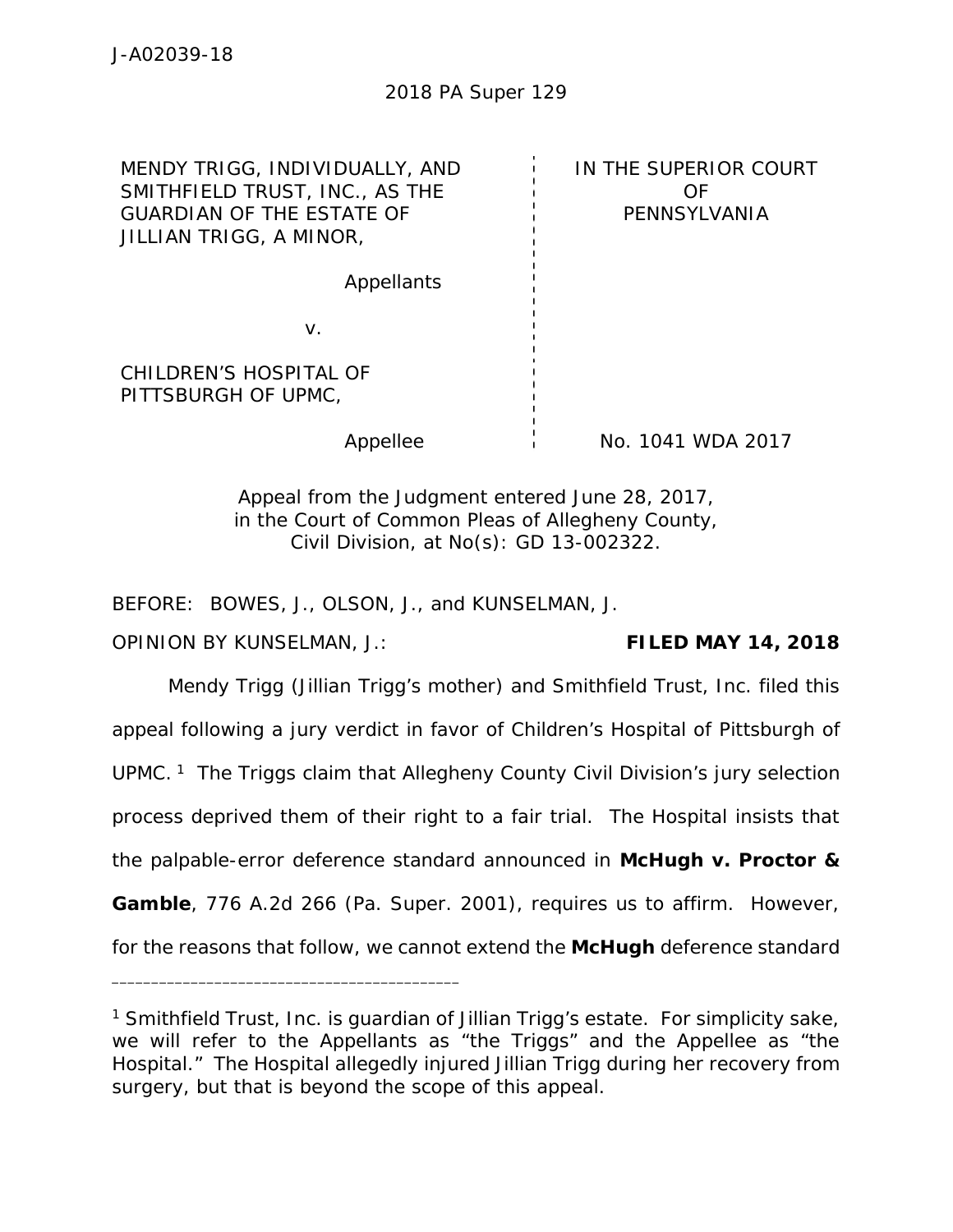to trial judges who fail to observe *voir dire* in person. After reviewing the

Triggs' challenge to Prospective Juror 29 *de novo*, we reverse and remand for

a new trial.

The Triggs submitted three questions on appeal, all of which challenge

the jury selection process in this case:

- 1. Did the trial court err in denying the [Triggs'] Motions to Strike for Cause potential jurors who exhibited such bias and prejudice that they could not have been fair and should have been stricken from the panel, which required the [Triggs] to use 3 of [their] 4 [peremptory] strikes to remove these potential jurors causing obvious prejudice to the [Triggs].
- 2. Did the trial court err specifically when it denied the [Triggs'] request to ask *voir dire* questions of the venire about (1) the [Hospital] and its relationship in the community, especially in light of [the Hospital's] opening statement when these issues were placed before the jury without any voir dire examination, (2) unintentional harm, since many jurors do not understand the burden of proof and hold the plaintiff to a higher burden than is required in civil cases; and (3) generally in imposing a restriction on additional *voir dire* questions that they may not include any facts or law of the case.
- 3. Did the trial court err:
	- (1) in failing to observe the demeanor and tenor of prospective jurors or; if observation by the Court wasn't being offered, in failing to assume that the demeanor and tenor of the prospective jurors exhibited extreme bias;
	- (2) in instructing and having the county clerk engage in rehabilitation following an expression of bias, rather than explore the bias; and
	- (3) in limiting [the Triggs'] Counsel's follow-up after an expression of bias by a potential juror.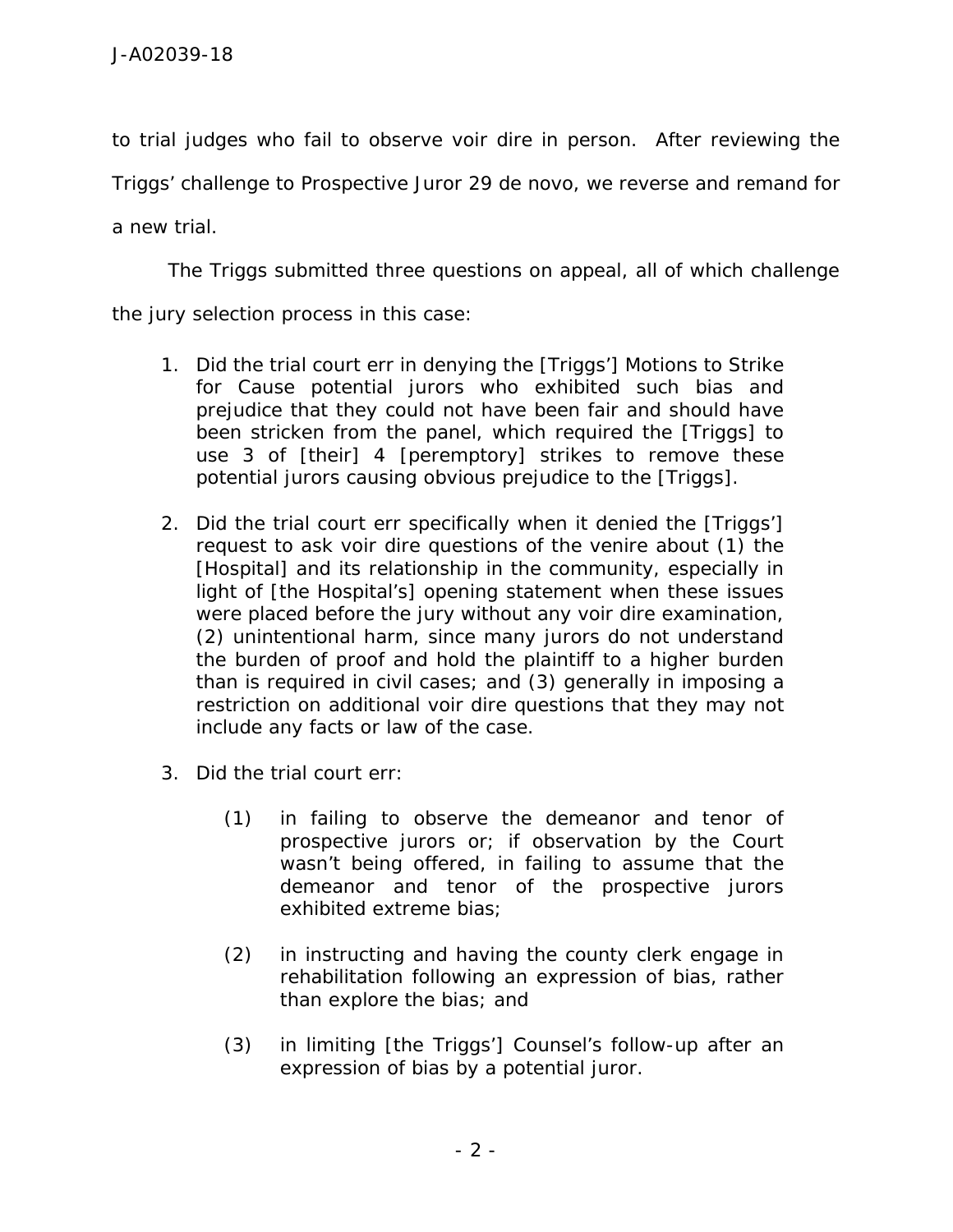Triggs' Brief at 5-6.<sup>2</sup>

Specifically, with respect to the first question, the Triggs argue that prospective Jurors 28, 29 and 37 should have been stricken for cause, and the failure to strike these jurors for cause was prejudicial. Triggs' Brief at 15-23. Our analysis of questions 1 and 3 (1) with respect to Juror 29 disposes of this appeal.

The Civil Division of the Court of Common Pleas of Allegheny County does not assign a trial judge to preside over jury selection. Instead, the "Calendar Control Judge" delegates that duty to a court clerk in the Jury Assignment Room. *See* N.T., 3/17/17, at 3, 15. Potential jurors meet individually with the clerk and the parties' attorneys. *Id.* at 23. The clerk asks a series of standardized questions, and then the lawyers may pose five additional inquires. *Id.* The clerk permits brief follow-up questions to flesh out the jurors' replies. *Id.* at 27.

If an attorney wishes to challenge a juror for cause, the clerk notes the challenge, and, after interviewing all potential jurors, the clerk and attorneys return to the Calendar Control Judge's courtroom. *Id.* at 201. There, the

<sup>2</sup> We previously addressed a claim regarding Allegheny County Civil Division's voir dire process in *Starr v. Allegheny General Hospital*, 451 A.2d 499 (Pa. Super. 1982). In that case, however, we noted that the appellant did not argue the procedure used "caused a partial and prejudiced jury to be impaneled." *Id*. at 501. This is the Triggs' essential claim in this case. Instead, in *Starr*, the appellant contended that a deputy clerk reading questions approved by the court was, in itself, inherently prejudicial. We found no abuse of discretion in permitting the deputy clerk to read the *voir dire* questions to the prospective jurors. *Id.* at 502.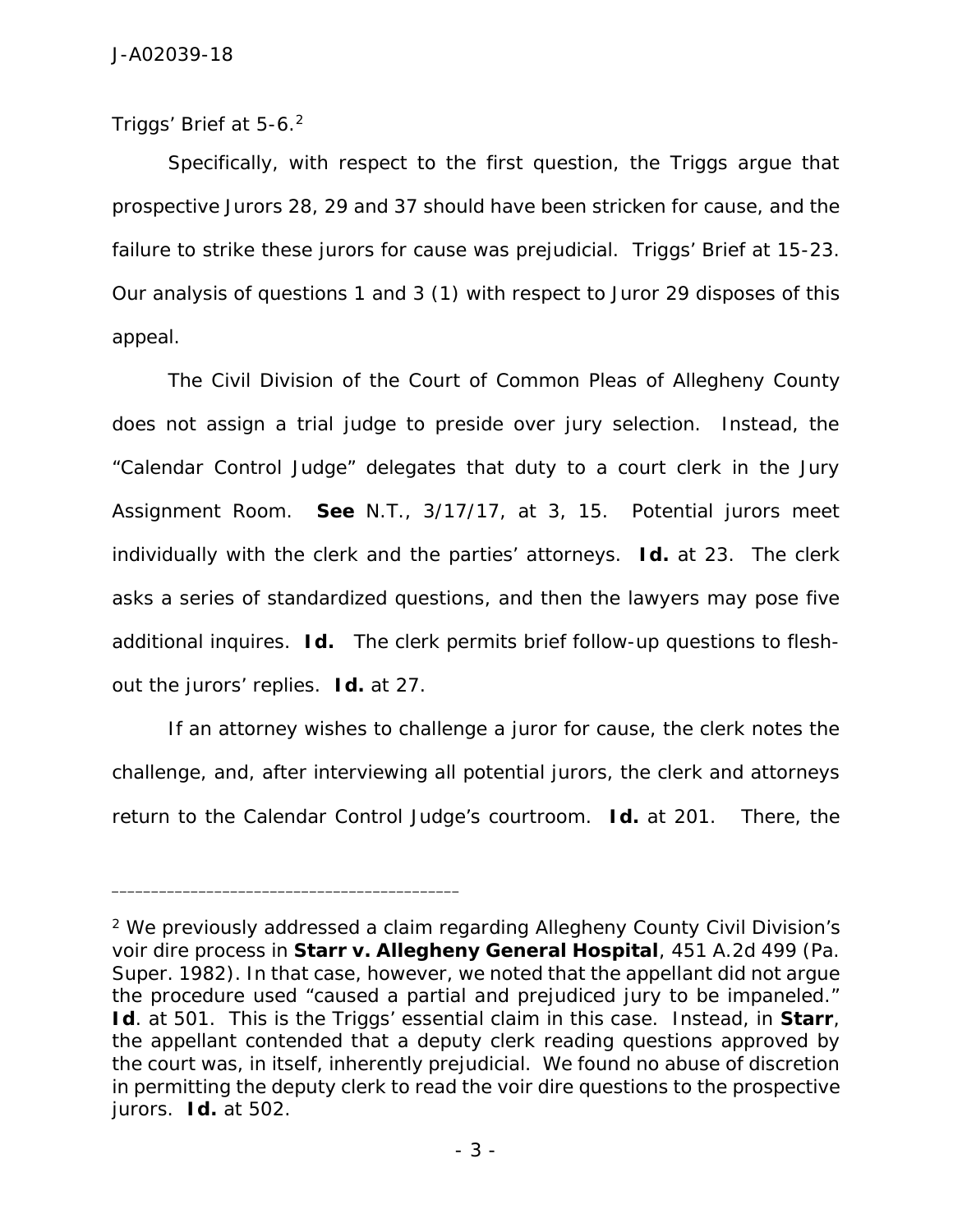judge, reading the transcript of what occurred just moments ago, and only a few yards away, rules on the challenges for cause. *Id.* at 202, 203, 206.

The Triggs dispute the results of this system because the judge, lacking any firsthand perception of the jurors' demeanor during the *voir dire*, ruled that all three of the jurors that the Triggs challenged were unbiased and impartial. The Triggs were then forced to exhaust three of four peremptory strikes to remove the challenged jurors. This left them with only one peremptory strike for the rest of the jury panel, which they used. On appeal, the Triggs attack the trial court's *voir dire* process on various grounds. First and foremost, they argue that the judge erred by not striking for cause the three "potential jurors who exhibited such bias and prejudice that they could not have been fair[.]" Triggs' Brief at 5.

The Hospital counters that precedent requires us to defer — and defer greatly — to the trial judge. It reminds us "[w]hen a juror demonstrates a likelihood of prejudice by conduct or answers to questions, much depends on the answers and demeanor of the potential juror as observed by the trial judge and therefore reversal is appropriate only in the case of **palpable error**." Hospital's Brief at 19, *quoting McHugh*, 776 A.2d at 270 (Pa. Super. 2001) (emphasis added by Hospital). By emphasizing the case's conclusion, the Hospital misses *McHugh*'s point entirely.

The Supreme Court of Pennsylvania, in adopting *McHugh*, recently explained:

- 4 -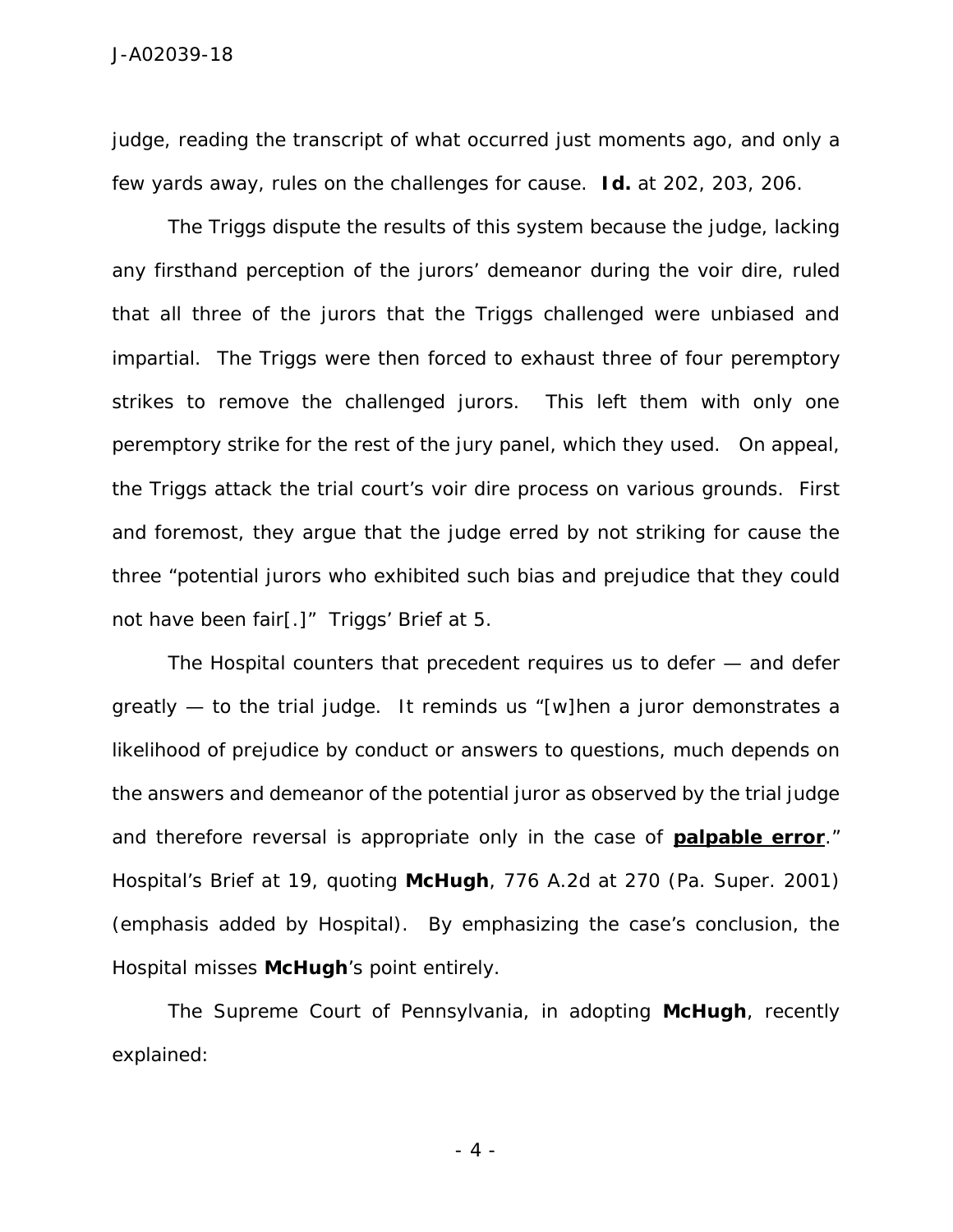We defer to the trial judge because it is he or she that observes the juror's *conduct* and hears the juror's answers. The juror appears before the trial judge, who sees him and hears what is said; and is able to form his opinion as much from the proposed juror's *conduct* as from the words which he utters, printed in the record. Hesitation, doubt, and nervousness indicating an unsettled frame of mind, with other matters, within the judge's view and hearing, but which it is impossible to place in the record, must be considered. As it is not possible to bring these matters to our attention, the trial judge's view should be given great weight in determining the matters before him.

*Shinal v. Toms*, 162 A.3d 429, 443-442 (Pa. 2017) (citations and some punctuation omitted) (emphasis added). Our High Court placed great significance on the trial judge's personal observation of the prospective jurors.

Here, however, the trial judge personally observed nothing; therefore, we see no reason to extend the *McHugh* deference standard in this situation, where only the attorneys and the clerk witnessed the physical and verbal cues that the challenged jurors exhibited. N.T., 3/17/17, at 15. The trial judge acquired none of the wisdom or insight that he could have from noting a jurors' furtive glance, a tremor of voice, a delayed reply, a change in posture, or myriads of other body language.

Allegheny County judges in the civil division do not view the demeanor of prospective jurors, unless an attorney asks for the juror to appear before the judge in chambers to recreate the initial *voir dire*.<sup>3</sup> The Hospital contends

<sup>3</sup> We understand the *vior dire* process differs in the criminal division in Allegheny County. There, the trial judge, as opposed to a calendar control judge, is assigned to preside over *voir dire*. Although our decision would apply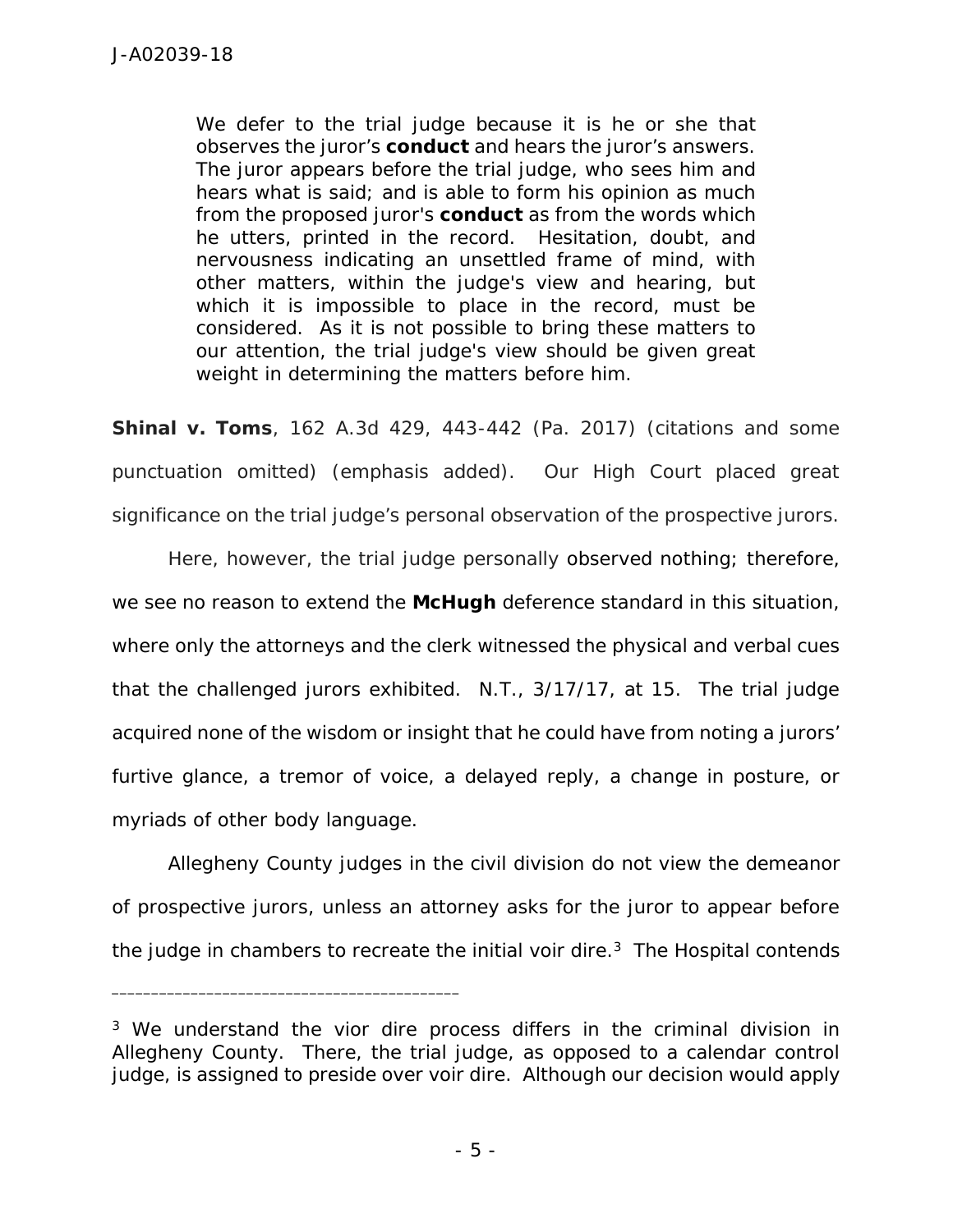that the Triggs' failure to request a recreation of the initial questioning in this case constitutes waiver of this issue. Hospital's Brief at 29. We disagree. Re questioning prospective jurors could never reproduce the authentic reactions that they displayed when the questions were originally asked. As the Triggs correctly observed, "the time to assess the demeanor had passed…you only get one chance to make a first impression." Triggs' Reply Brief at 2. Additionally, if jurors are individually summoned from the panel to the Calendar Control Judge's chambers for re-questioning, those jurors will have had extra time to rethink their answers. They may even suspect there was a problem with their original responses and try to "fix" them. In any event, the responses will not be as genuine the second time around.

A judge personally witnessing the original *voir dire* is essential, because it justifies our — and a losing party's — faith in the trial court's rulings on challenges for cause. The Hospital argues that the judge's absence from "the room when the jurors were being questioned…is a red herring." Hospital's Brief at 28. Again, the Hospital is mistaken. The knowledge gleaned from in person observations is "impossible to place in the record, [but] must be considered." *Shinal*, *supra*. An absentee judge misses the crucial instant

in either a civil or a criminal case, (i.e. a deferential standard to a trial court's ruling on a motion to dismiss a juror for cause will only be used when the trial judge witnessed the prospective juror's responses), we make no decision regarding the standard of review if a party in criminal court chooses to waive the judge's presence for *voir dire*.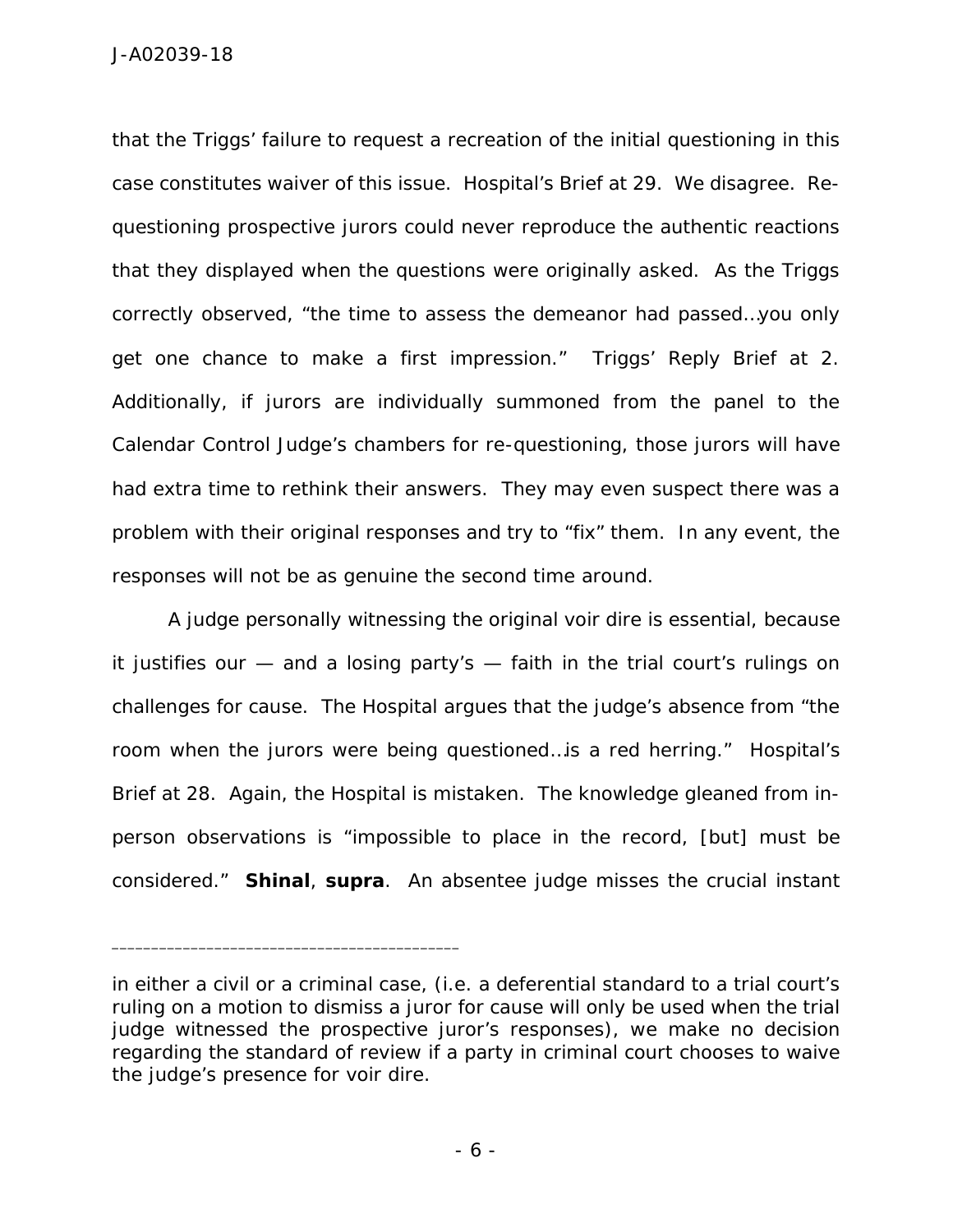when would-be jurors reveal their inmost selves by both words and actions. *Id.*

Lastly, the Hospital attempts to excuse the judge's absence by relying on Rule of Civil Procedure 220.3(c).<sup>4</sup> That Rule's Official Note provides: "The parties or their attorneys may conduct the examination of the prospective jurors unless the court itself conducts the examination or otherwise directs that the examination be conducted by a court employee. Any dispute shall be resolved by the court." Note to Pa.R.C.P. 220.3. The Note allows a clerk to ask questions on the court's behalf; ruling on challenges for cause remains a judge's obligation.

By not contemporaneously observing the jurors' responses, when ruling on challenges for cause, the trial judge in this case deprived himself of any greater perception of the jurors' partiality than an appellate court can discern by reviewing the same, cold record. Thus, *McHugh*'s rationale for reversing only in the face of palpable error does not apply here. We hold, therefore, that the *McHugh* deference standard shall be limited to instances where a trial judge has personally observed the original *voir dire*. That did not occur in this case.

Trial judges possess no greater skill at interpreting a transcript than an appellate court. This situation is analogous to an appellate court's review of

<sup>4</sup> Pa.R.C.P. 220.3(c) provides: "The court may provide for *voir dire* to include the use of a written questionnaire. However, the use of a written questionnaire without the opportunity for oral examination by the court or counsel is not a sufficient *voir dire*."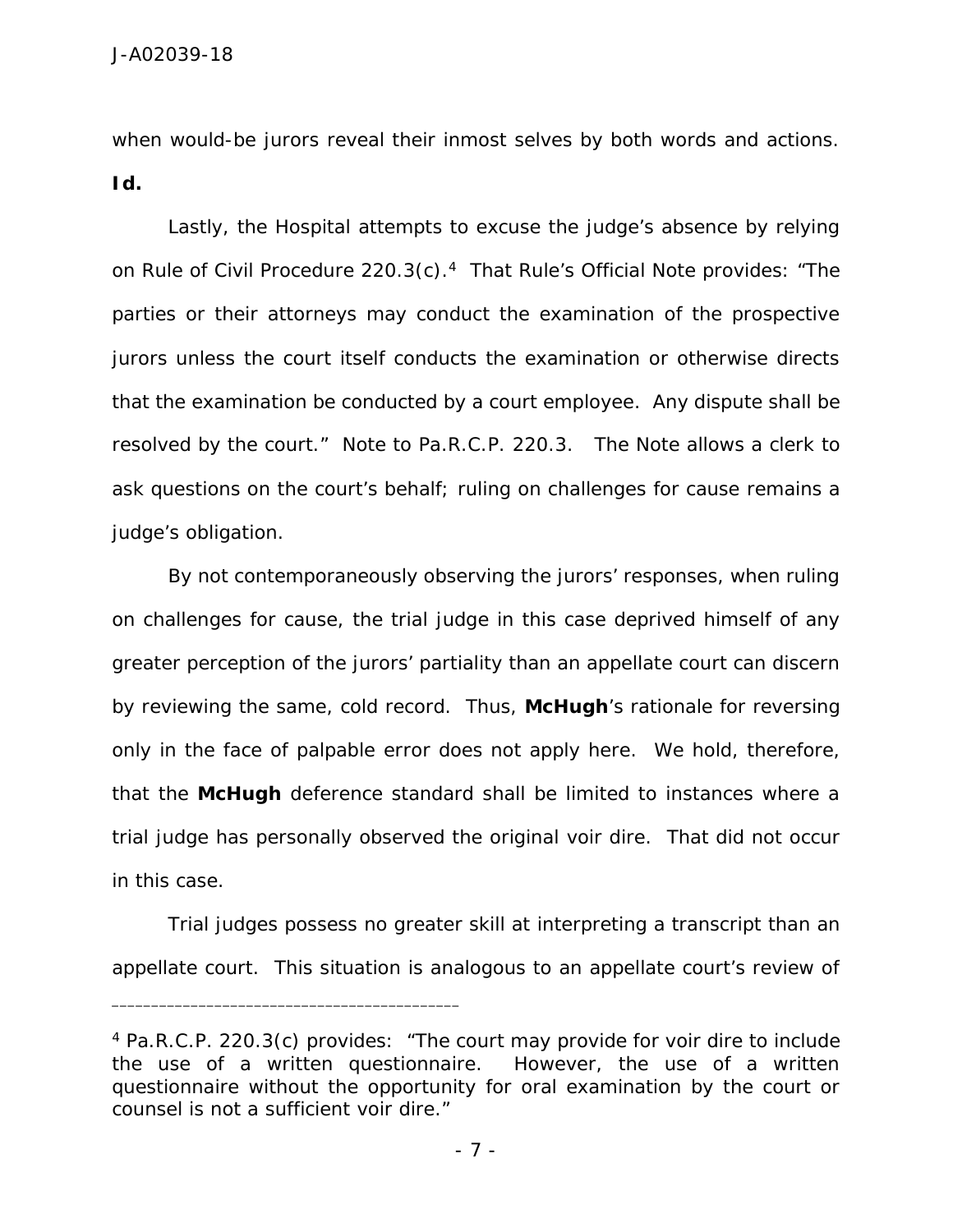a contract. When a trial court's interpretation of a contract is on appeal, "our standard of review is *de novo* and our scope of our review is plenary." *In re Estate of Easterday*, 171 A.3d 911, 919 (Pa. Super. 2017). This standard shall likewise apply when, as in this case, the trial judge based his rulings on challenges for cause solely upon reading the transcript.

We, therefore, review *de novo* the Triggs' challenge to Prospective Juror 29. The Triggs challenged this juror for cause on the grounds that she admitted she would favor medical practitioners. N.T., 3/17/17, at 203. Her sister and brother-in-law were both doctors. When asked if "in a close call" she "would tend to favor the medical profession," Juror 29 replied, "Probably, yes." *Id*. Her further explanation demonstrated empathy for medical professionals and indicated a bias in favor of the Hospital. She stated:

> I see what they go through and I know how much they care about their patients and I know they would never do anything wrong. Obviously I realize there are people out there who aren't my siblings. So obviously they might not be as fair and clear in judgment.

*Id.* at 149.

This answer shows her implicit trust for medical professionals. Juror 29 clearly viewed the patient/doctor relationship through the rose-colored glasses of familial love and admiration, and assumed the medical professionals sued in this case would do no harm. We, therefore, must disagree with the trial court's conclusion that having a sister and brother-in-law who were physicians was simply a life experience that this juror brought to the case. By

- 8 -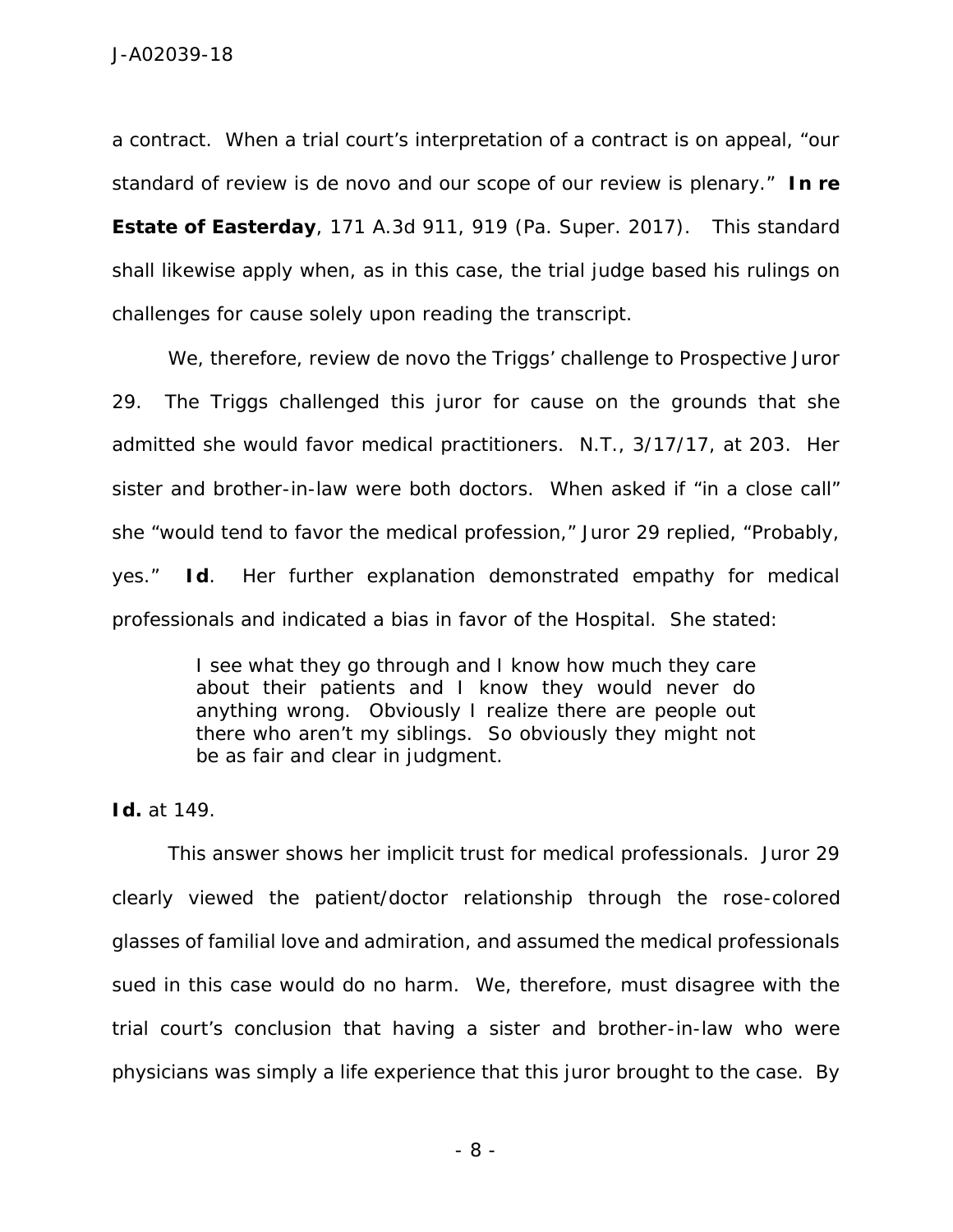J-A02039-18

her own admission, her predisposition would have influenced her deliberations to some degree. This influence was a justifiable cause to exclude her from serving as juror in this case, where the Triggs have accused a healthcare provider of malpractice. Even "the slightest ground of prejudice is sufficient" to disqualify a potential juror. *Shinal*, 162 A.3d at 439, (*quoting Commonwealth v. Lesher*, 1827 WL 2776 at 2 (Pa. 1828)). Our judicial system abhors even the appearance of partiality. "One of the most essential elements of a successful jury trial is an impartial jury." *Id.* at 438 (citations omitted).

Having found error, we must next consider whether it was harmless. As noted above, the trial court's ruling as to Juror 29 forced the Triggs to exhaust all of their peremptory challenges. In this situation, reversible error has occurred. *See Commonwealth v. Penn*, 132 A.3d 498, 505 (Pa. Super. 2017) (*citing Commonwealth v. Johnson*, 445 A.2d 509, 514 (Pa. Super. 1982) (holding "[w]here, as here, a defendant is forced to use one of his peremptory challenges to excuse a prospective juror who should have been excused for cause, and then exhausts his [peremptory strikes] before the jury is seated, a new trial will be granted.")

Accordingly, we reverse the order denying a new trial and vacate the judgment entered upon the verdict. Based on our decision with respect to Juror 29, we need not address the remaining issues raised by the Triggs in this appeal. This matter is remanded for a new jury selection and trial.

- 9 -